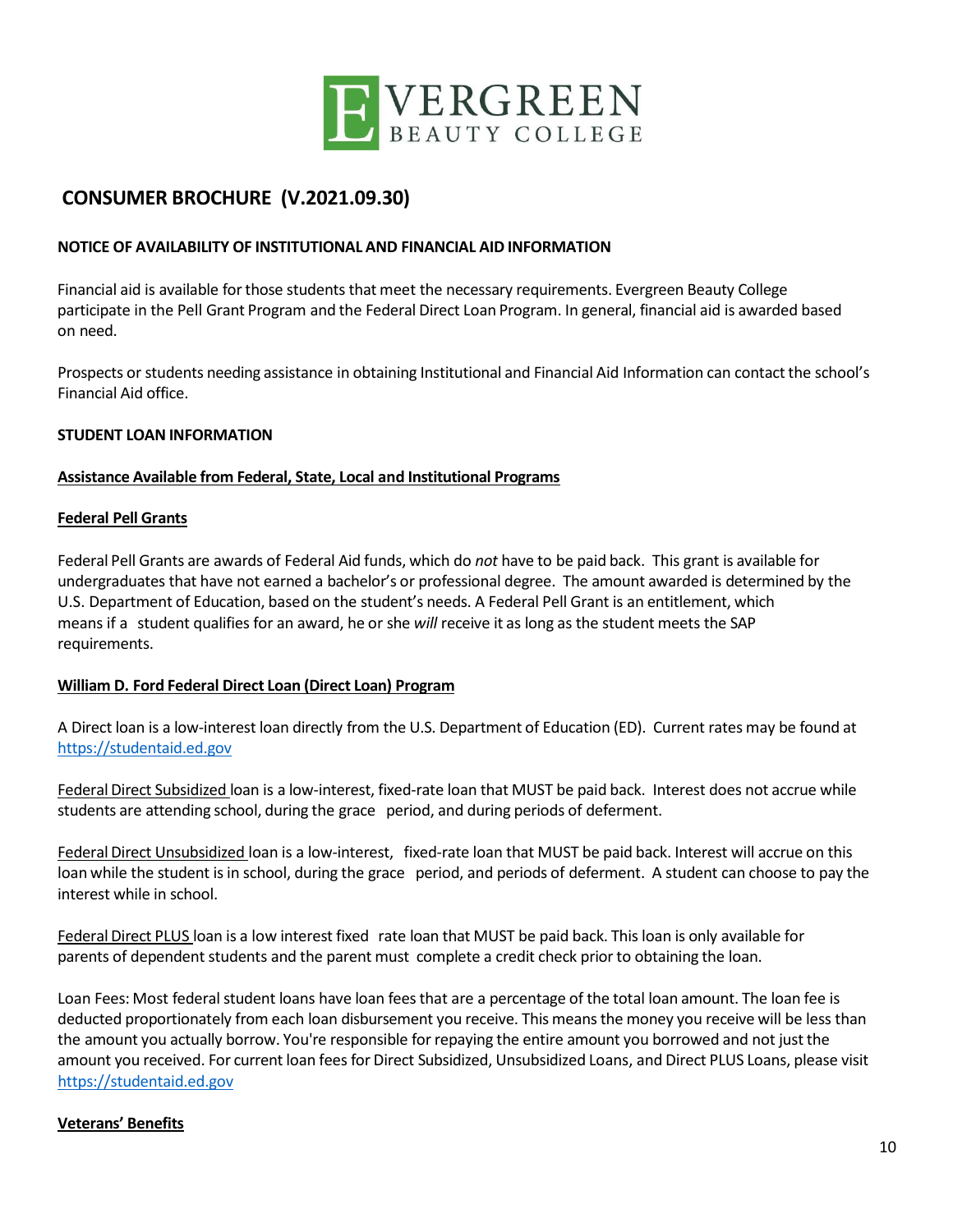Veterans' Benefits are not available in all institute locations, and only to those who qualify. If you served on Active Duty, you might be eligible for education benefits offered by the Department of Veterans Affairs. For example, the Post-9/11 GI Bill provides financial support for educational and housing expenses to individuals with at least 90 days of aggregate service after September 10, 2001, or individuals discharged with a service-connected disability after 30 days. You must have received an honorable discharge to be eligible for the Post-9/11 GI Bill.

If you are currently serving in the military, you might be eligible for funding offered through the Department of Defense Tuition Assistance Program. Check your eligibility status and the amount for which you qualify with your Service prior to enrolling.

If you are the spouse or child of a service member who is serving on active duty Title 10 orders in the paygrades E1-E5, O1-O2, or W1-W2, you may be eligible for financial assistance from the Department of Defense for education, training, and/or the occupational license and credentials necessary for a portable career.

If you are the spouse or child of a service member, you may be eligible for transfer of the service member's Post-9/11 GI Bill benefits to you.

Borrowers may qualify for Title IV student financial aid. Terms and conditions of Title IV loans may be more favorable than private education loans.

## **Applying for Aid and Eligibility**

Any student who wishesto apply for federal Title IV financial assistance must complete the *Free Application for Federal Student Aid* (FAFSA). Students can complete the FAFSA online at [www.fafsa.gov.](http://www.fafsa.gov/) The FAFSA information is electronically transmitted to the U.S. Department of Education's Central Processing Service (CSP). Once processed, the school will receive an Institutional Student Information Record (ISIR) that is used to determine the student's eligibility for financial assistance. To be eligible for federal aid an applicant must:

- Be enrolled in an eligible program
- Have a valid Social Security Number
- Be a U.S. citizen or eligible non-citizen
- Demonstrate need (need isthe difference between the cost of education and the amount that you or your family can afford to pay). Need is determined by the information that is supplied on the FAFSA.
- Not be in default on any Federal Title IV student loan
- Not owe a Pell refund at any school
- Have a high school diploma or its equivalency
- Be registered with Selective Services (males only)
- Maintain satisfactory progress towards completion of the course of study

### **Initial Loan Counseling for Student Borrowers**

The institution ensuresthat student loan borrowers of a Federal Direct Loan will receive entrance counseling prior to the first disbursement of the loan. The counseling will include:

- An explanation of the use of the Master Promissory Note
- The effect of the loan on the borrowers eligibility for other forms of aid
- The importance of repayment obligation
- Obligation to repay the full amount of the loan regardless of completion of the program or completing within regular time, inability to obtain employment, or is otherwise dissatisfied with or does not receive the educational or other services the borrower purchased from the school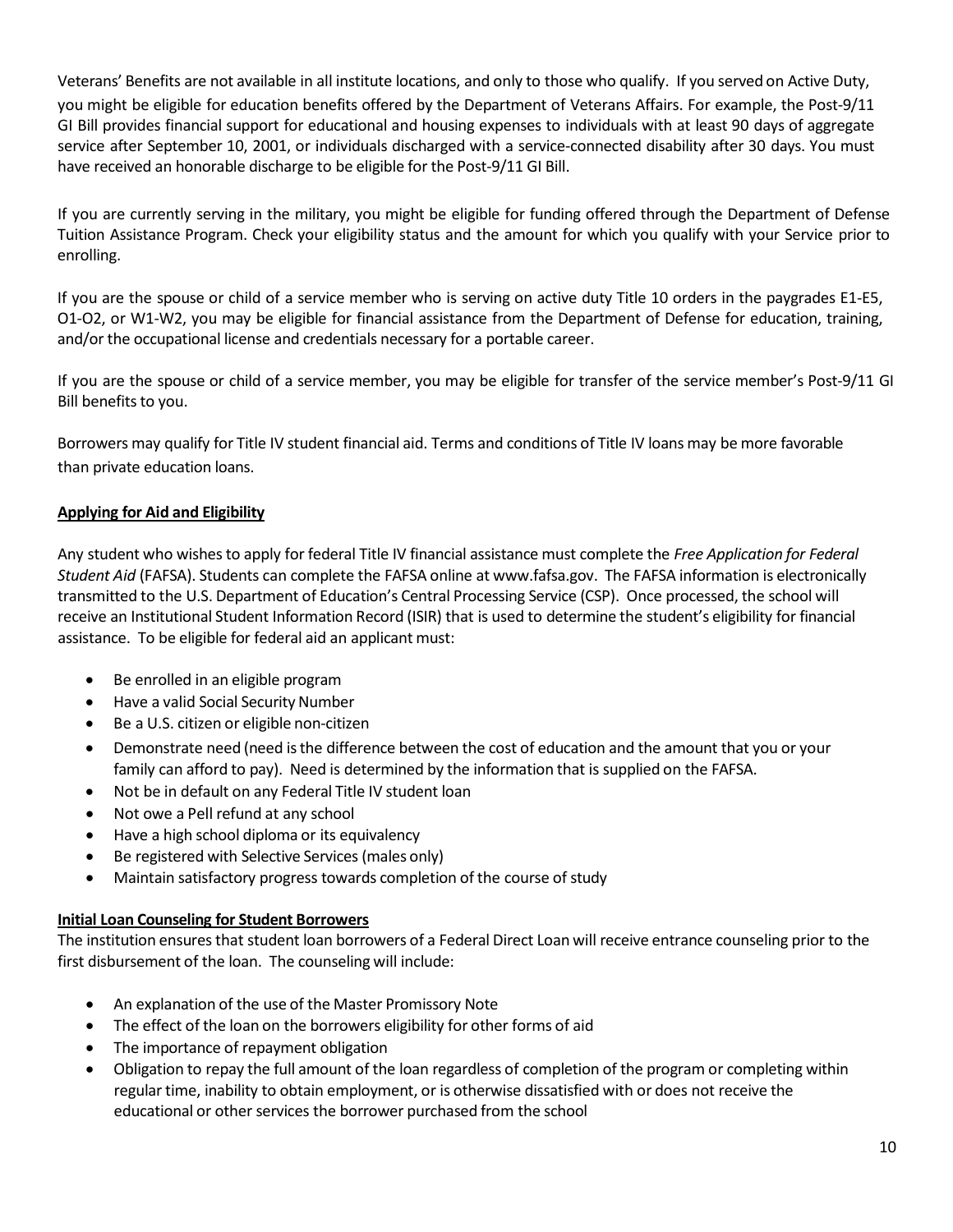- Information on accrual and capitalization of interest
- Option of paying unsubsidized loan interest while in school
- Information on the Borrowers Right and Responsibilities
- Sample of monthly repayment amounts
- Consequences of Default
- Information about NSLDS and how the borrower can accesstheir loan records
- Definition of half-time enrollment and consequences of not maintaining half-time enrollment
- Contact information for individuals the borrower may contact with questions aboutthe borrower's rights and responsibilities or other terms and conditions of the loan.

Student loan counseling is available by visiting: [https://studentloans.gov a](https://studentloans.gov/)nd clicking on Complete Entrance Counseling.

A student entrance loan video introduction can be found here: <https://youtu.be/7vyXLW4dvzs>

### **Loan Repayment Obligation and Repayment Options**

Repayment of these loans (excluding PLUS) begins six months after the student's last day of attendance. If a student leaves school, he or she must contact ED to arrange a repayment schedule. A student is considered to have left school if he or she falls below half-time status as defined by the school, graduates, or drops. The amount of loan repayment depends upon the size of the debt; the larger the loan, the higher the payments. Students should inquire as to the monthly payments before securing the loan. Student loan programs offer many different repayment options; the school Financial Aid Office can provide students information for the different repayment options.

Students who receive federal student loans sign a Master Promissory Note (MPN) which states the borrower is obligated to repay the student loan fundsregardless of the student's graduation, withdrawal from school, or inability to obtain employment.

Failure to repay a Direct Loan can cause your loan to go into default. Defaulting on a loan can result in a court suit; loss of eligibility for other federal student aid, immediate repayment of the entire unpaid amount, garnishment of wages or tax refunds and future credit ratings may be affected.

Students can accessinformation on their loansthrough the National Student Loan Data System (NSLDS) at [www.nslds.ed.gov.](http://www.nslds.ed.gov/) The school submits students' financial aid information to NSLDS and this information is accessible by guaranty agencies, lenders, and institutions as authorized users of the data system.

The method of payment for such awards is electronic transfer to the school; these disbursements are usually made in two or more payments. Aid from Federal programs does NOT automatically continue from one award year to the next; students *must* re-apply every award year.

## **Borrower's Rights**

- You have the right to receive a copy of your promissory note either before or at the time your loan is made.
- You are entitled to receive a disclosure statement before your loan repayment begins which includes information about interest rates, fees, loan balance, monthly payment amount, and the number of payments.
- If you qualify, you have the right to request a deferment of your loan payments for a specified period of time.
- If you qualify, you have the right to request a forbearance if you are unable to make payments and don't qualify for a deferment.
- You have the right to a grace period before your loan repayment period begins. However, your parents do not receive a grace period for a PLUS Loan. Your grace period begins when you leave school or drop below half-time status.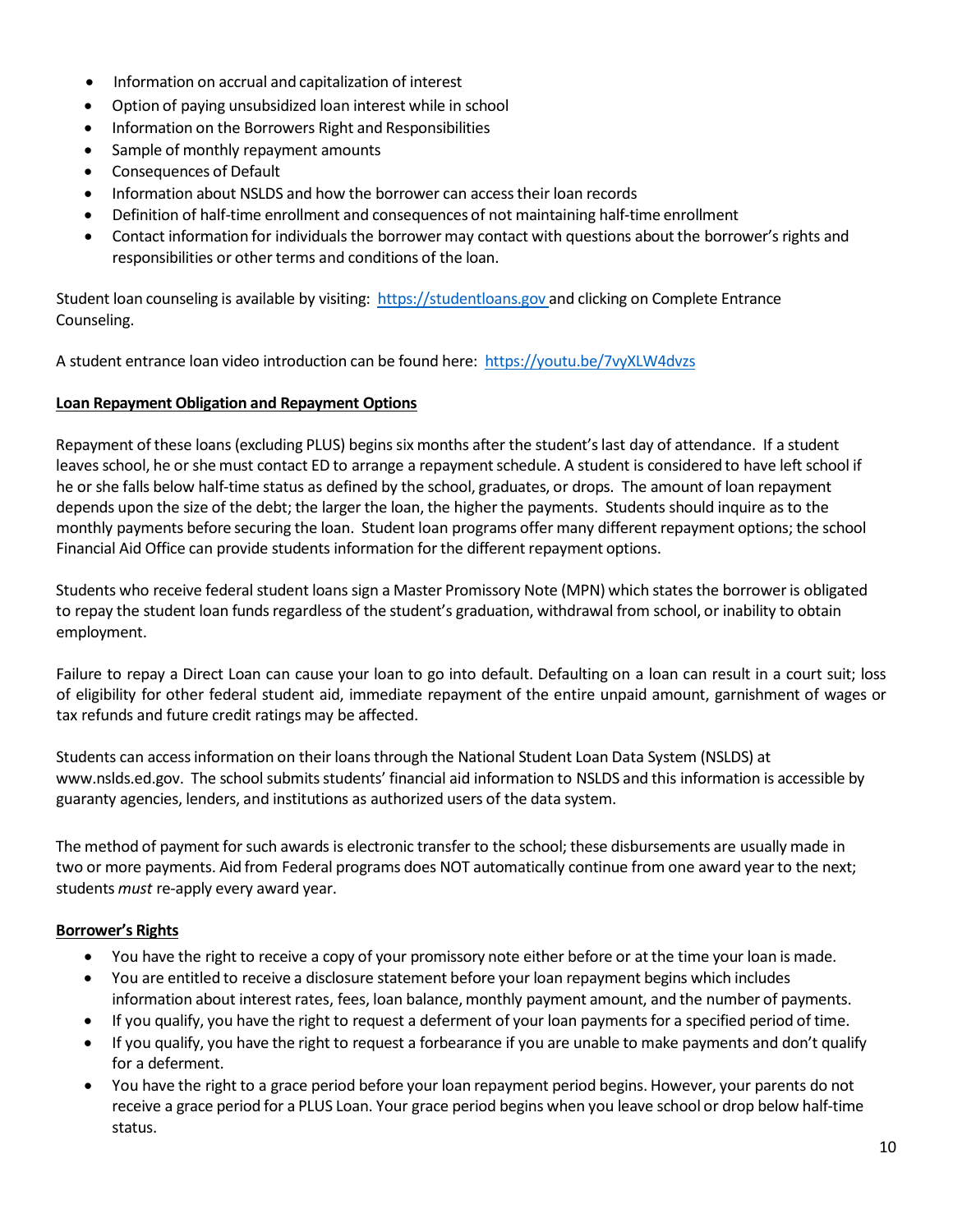- You have the right to prepay all or any part of your loan(s) at any time without penalty.
- You must be notified in writing if your loan is sold to another lender or secondarymarket or transferred to another financial company for servicing. You must be informed regarding the identity of the new lender or loan holder, the address to which you must make payments and the telephone numbers of both the purchasing and selling lenders and servicers.
- You have a right to receive documentation that your loan(s) is/are paid in full.

### **Borrower's Responsibilities**

- You must repay yourstudent loan(s) including accrued interest and fees even if you do not complete your education, are not satisfied with your education, or are not able to find employment.
- You must make your payments on time, even if you do not receive any notices from your lender or servicer.
- You must immediately notify the lender or servicer if you are unable to make a scheduled payment.
- If you apply for a deferment or forbearance, youmust continue making loan payments until you are notified that your request has been granted.
- You must notify the lender regarding any reasons that might change your eligibility for a deferment.
- You must participate in exit counseling before you leave school.
- You must notify the lender in writing within 10 days if any of the following personal information changes:
	- Name
	- Address
	- Telephone Number
	- Social Security Number
	- References
	- Graduation Date
	- Less than half-time enrollment
	- Withdrawal from school
	- Transfer to another school

### **Termination of Financial Aid**

A student will lose all financial aid awards for the following reasons:

- Not making satisfactory progress in his/her attendance and academic studies.
- Being absent from school for a total of fourteen (14) consecutive calendar days.
- Not returning from an official leave of absence.

### **Reinstatement of Financial Aid**

A student may be reinstated for aid after:

- Achieving satisfactory progress.
- Re-entering after being dropped or withdrawn from the school.

### **Verification**

Once students complete and submit the Free Application for Federal Student Aid (FAFSA) to the Central Processing System (CPS), there is a possibility that the application will be selected for a process called "Verification". This is an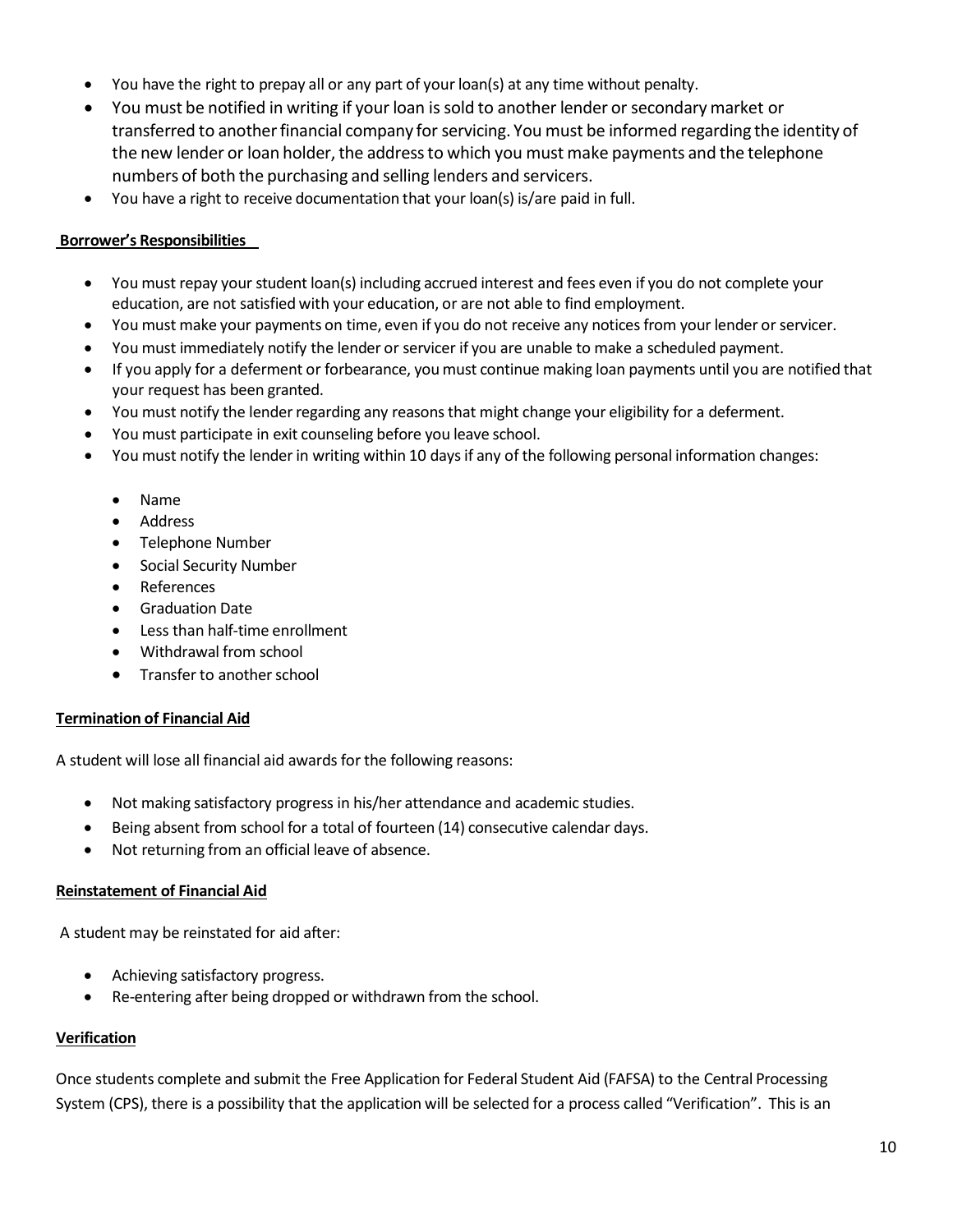audit/review process in which the student'sschool of choice will be required to conduct the review in order to determine the student's aid eligibility. Generally, CPS will select the application for verification based on conflicting data, a change from the prior year or due to a randomselection process. If the application is selected, an asterisk will appear on the Student Air Report (SAR), next to the Expected Family Contribution (EFC). However, the school's Financial Aid Office also is authorized to "Institutionally" select applications for this review process in cases of conflicting information.

### **Time period to submit verification documents**

Students are notified, in a timely manner, of all required documents to submit to the school. The verification process cannot begin and/or be completed until all required documents are submitted.

### **Exit Counseling for Student Borrowers**

The institution will provide counseling to borrowers of Federal Direct Loansshortly before the student ceases at least half-time enrollment. The exit counseling will provide information on:

- Average anticipated monthly repayment amount
- Repayment plan options
- Options to repay or pay on a shorter schedule
- Debt management strategies
- Use of Master Promissory Note
- Importance of student's repayment obligations
- Terms and conditions for forgiveness or cancellation
- Terms and conditions for deferment or forbearance
- Consequences of default
- Options and consequences of loan consolidation
- Tax benefits available to borrowers
- Obligation to repay the full amount of the loan regardless of completion of the program or completing within regular time, inability to obtain employment, or is otherwise dissatisfied with or does not receive the educational or other services the borrower purchased from the school
- Availability of the Student Loan Ombudsman's office
- Information about NSLDS

Student loan counseling is available by visiting: [https://studentloans.gov](https://studentloans.gov/) and clicking on Complete Exit Counseling.

### **Federal Student Financial Aid Penaltiesfor Drug Law Violations**

A federal or state drug conviction can disqualify a student for FSA funds.

Convictions only count if they were for an offense that occurred during a period of enrollment for which the student was receiving Title IV aid—they do not count if the offense was not during such a period. Also, a conviction that was reversed, set aside, or removed from the student's record does not count, nor does one received when the student was a juvenile, unlessthe student was tried as an adult.

The school will provide a timely notice to each student who has lost eligibility for any grant, loan, or work-study assistance as a result of drug law violations.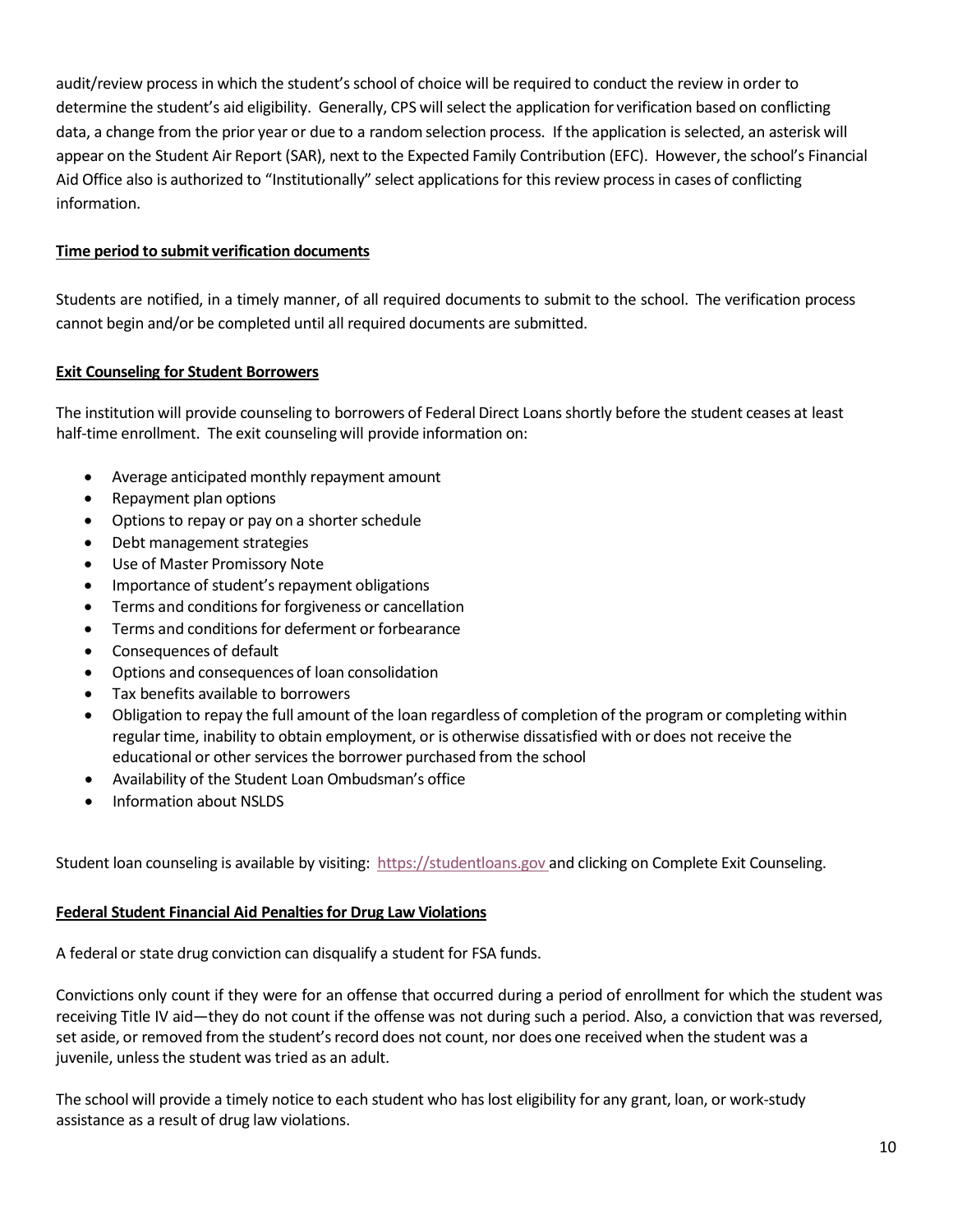The chart below illustrates the period of ineligibility for Federal Student Aid funds, depending on whether the conviction was for sale or possession and whether the student had previous offenses. (A conviction for sale of drugs includes convictions for conspiring to sell drugs.)

If convicted of an offense involving:

| The possession of a controlled substance |                      |            |
|------------------------------------------|----------------------|------------|
| Ineligibility period is                  | <b>First offense</b> | 1 year     |
|                                          | Second offense       | 2 years    |
|                                          | Third offense        | Indefinite |
| The sale of a controlled substance       |                      |            |
| Ineligibility period is                  | <b>First offense</b> | 2 years    |
|                                          | Second offense       | Indefinite |

If the student was convicted of both possessing and selling illegal drugs, and the periods of ineligibility are different, the student will be ineligible for the longer period.

A student regains eligibility the day after the period of ineligibility ends or when the student successfully completes a qualified drug rehabilitation program. Further drug convictions will make the student ineligible again. Students denied eligibility for an indefinite period can regain it only aftersuccessfully completing a rehabilitation program as described below or if a conviction is reversed, set aside, or removed from the student's record so that fewer than two convictions forsale or three convictions for possession remain on the record. In such cases, the nature and dates of the remaining convictions will determine when the student regains eligibility. It is the student'sresponsibility to certify that they have successfully completed the rehabilitation program.

When a student regains eligibility during the award year, the school may award Pell, ACG, SMART, TEACH, and Campusbased aid forthe current payment period and Direct loans for the period of enrollment.

A qualified drug rehabilitation program must include at least two unannounced drug tests and must satisfy at least one of the following requirements:

- Be qualified to receive funds directly or indirectly from a federal, state, or local government program.
- Be qualified to receive payment directly or indirectly from a federally or state-licensed insurance company.
- Be administered or recognized by a federal, state, or local government agency or court.
- Be administered or recognized by a federally or state-licensed hospital, health clinic, or medical doctor.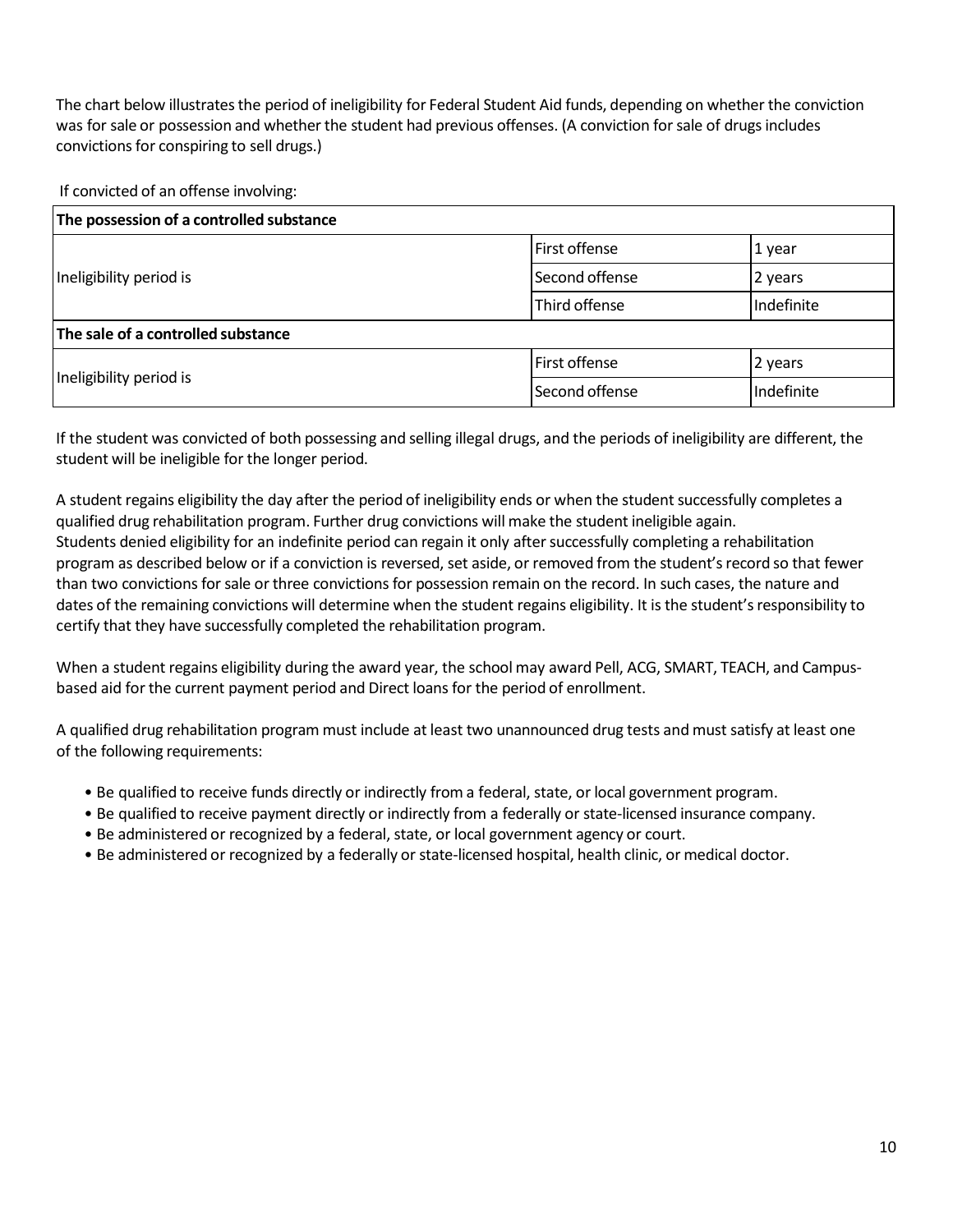# **Student Diversity**

### **Evergreen Beauty and Barber College\***

| Gender                 |     |
|------------------------|-----|
| Male                   | 4%  |
| Female                 | 96% |
|                        |     |
| Ethnicity              |     |
| American Indian        | 2%  |
| Hispanic/Latino        | 14% |
| Asian                  | 8%  |
| African American       | 6%  |
| White                  | 57% |
| Two or more races      | 3%  |
| Race/Ethnicity unknown | 9%  |

Federal Pell recipients is 55%

\*Everett, Renton, Yakima, Mount Vernon Campuses are including in the required calculation.

### **Evergreen Beauty and Barber College (Reported under Ton & Guy Hairdressing Academy – Shoreline)**

| Gender                 |     |
|------------------------|-----|
| Male                   | 27% |
| Female                 | 73% |
|                        |     |
| Ethnicity              |     |
| American Indian        | 2%  |
| Hispanic/Latino        | 13% |
| Asian                  | 6%  |
| African American       | 8%  |
| White                  | 71% |
| Two or more races      | 0%  |
| Race/Ethnicity unknown | 0%  |

Federal Pell recipients is 35%

To see the up to date information, please visit the College Navigator Website by NCES: <https://nces.ed.gov/collegenavigator/>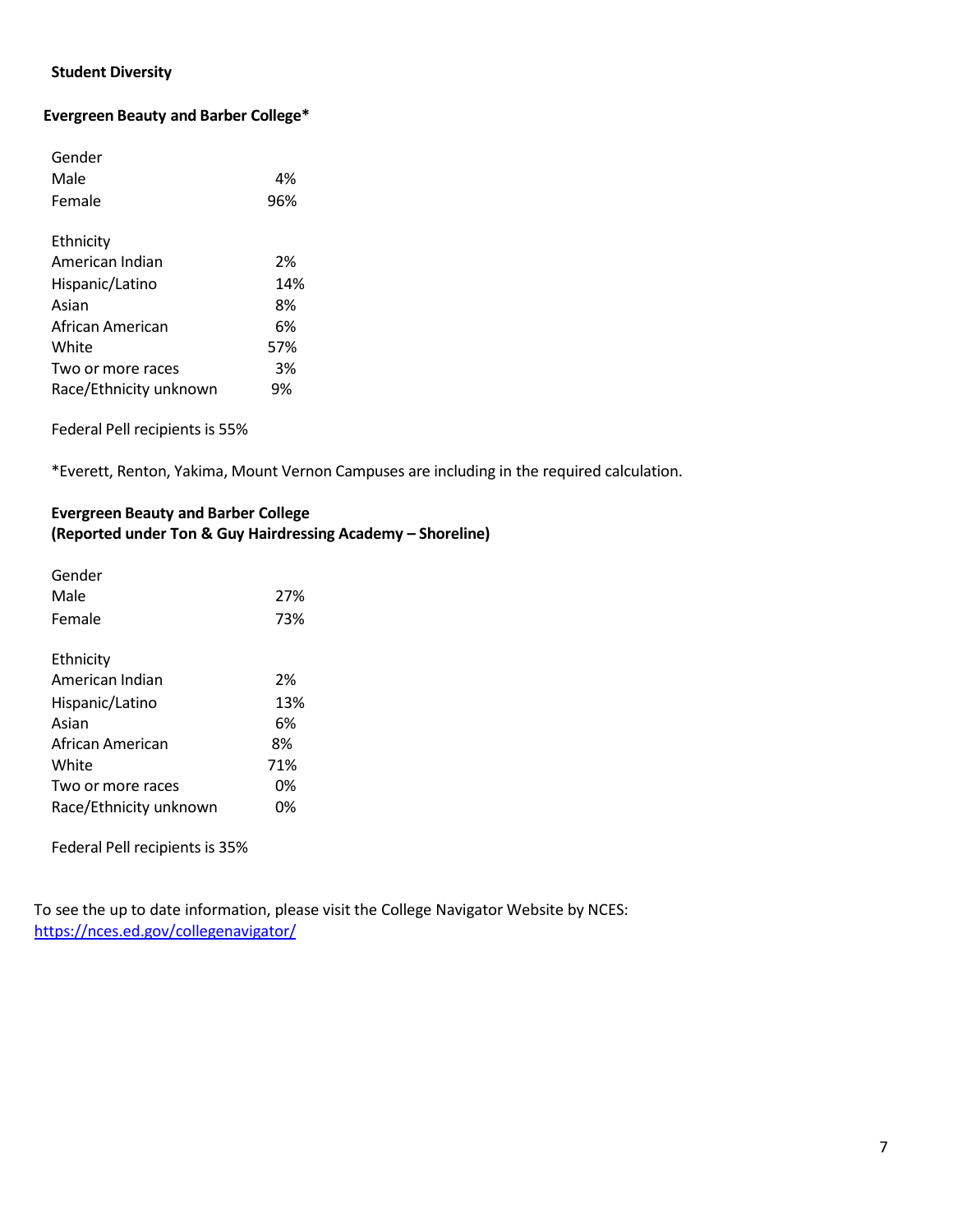### **Textbook Information**

Cosmetology: MindTap / Milady Standard Cosmetology Textbook (ISBN: 9781305632011), Nuts & Bolts Business Training Program: Embracing Change, The Complete Retail Experience, Build Your Business, Customer WOW, The Salon and Spa Professional. (No ISBN)

Hair Design: MindTap / Milady Standard Cosmetology Textbook (ISBN: 9781305632011), Nuts & Bolts Business Training Program: Embracing Change, The Complete Retail Experience, Build Your Business, Customer WOW, The Salon and Spa Professional. (No ISBN)

Barber: MindTap/Milady Standard Barber Textbook (ISBN: 9781305663992), Nuts & Bolts Business Training Program: Embracing Change, The Complete Retail Experience, Build Your Business, Customer WOW, The Salon and Spa Professional. (No ISBN)

Master Esthetics: MindTap/Milady Standard Advance Esthetics (ISBN 9781337397025).

Esthetics: MindTap/Milady Standard Esthetics (ISBN: 9781305668737).

Manicuring/Nail: Milady Standard Nail Tech (ISBN 9781337287739), Nuts & Bolts Business Training Program: Embracing Change, The Complete Retail Experience, Build Your Business, Customer WOW, The Salon and Spa Professional. (No ISBN)

Instructor Training: MindTap/Milady Master Educator (ISBN 9781337398831), Success Principles (ISBN 0060594888) Fierce Conversation (ISBN 9780736687713)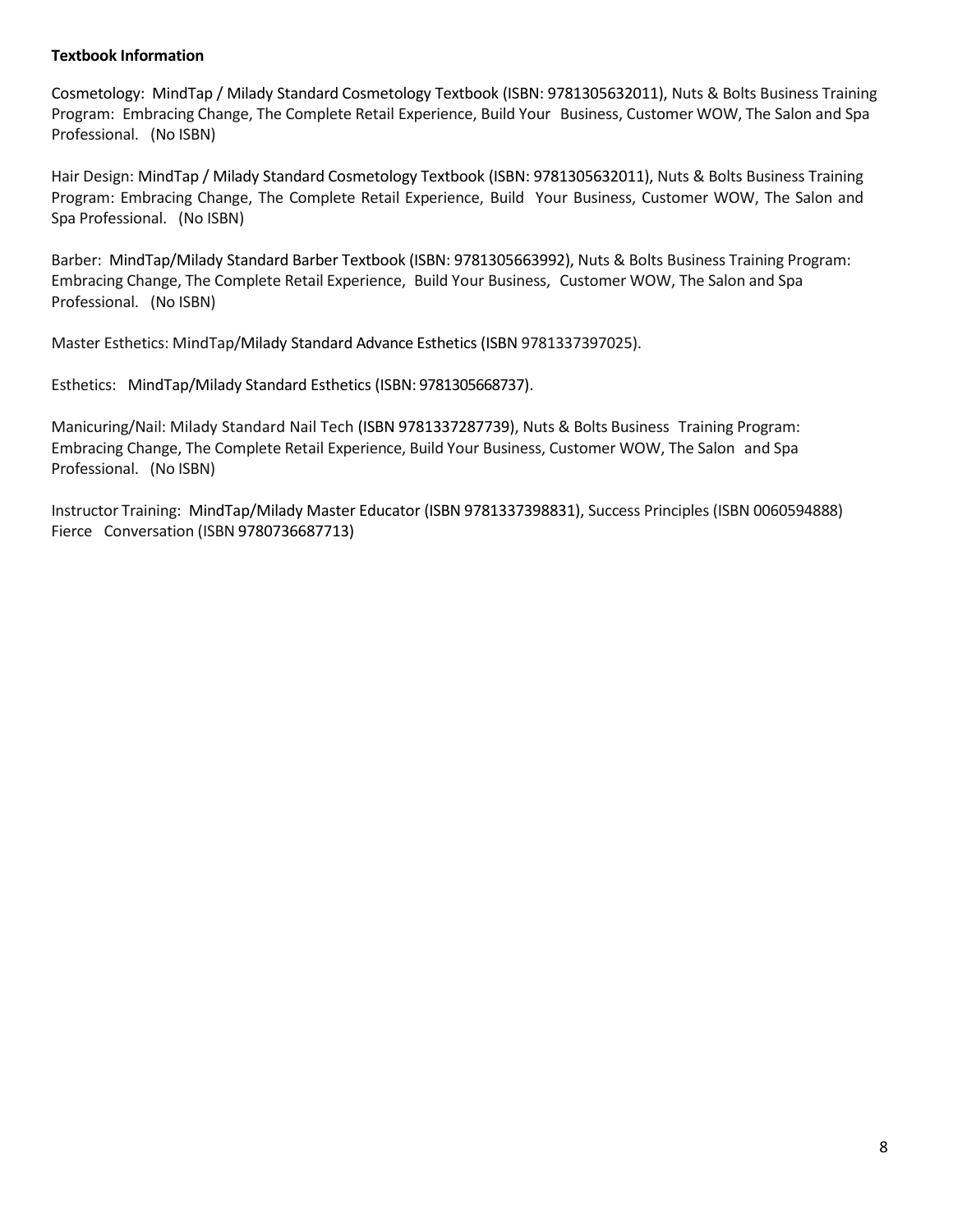#### **HEALTHAND SAFETY**

#### **Drug and Alcohol Abuse Prevention**

The institution annually distributes to each student and employee and will biennially review the Drug and Alcohol Abuse Prevention Program, which will include:

- Standards of conduct that clearly prohibit, at a minimum, the unlawful possession, use or distribution of illicit drugs and alcohol by students and employees on Aveda Institute's property or as part of any of its activities.
- A description of the applicable legal sanctions under Local, State or Federal Law for the unlawful possession or distribution of illicit drugs and alcohol.
- A description of the health risks associated with the use of illicit drugs and the abuse of alcohol.
- A description of any drug or alcohol counseling, treatment, or rehabilitation or re-entry programs that are available to employees or students.
- $\bullet$  A clear statement that the institution will impose disciplinary sanction against students and employees (consistent, with Local, State, and Federal Law), and a description of those sanctions, up to and including, expulsion or termination of employment and referral for prosecution, for violations of the standards of conduct. A disciplinary sanction may include the completion of an appropriate rehabilitation program.

A complete Drug and Alcohol Policy is located on the student disclosure page located at: <https://www.evergreenbeauty.edu/disclosures/>

### **Campus Security Policies, Crime Statistics, and Crime Log**

By October 1 of each year, the school will publish and distribute the annual campus security report to all current students and employees.

A complete Campus Security Policies, Crime Statistics and Crime log is located on the student disclosure page located at: <https://www.evergreenbeauty.edu/disclosures/>

### **Vaccination Policies**

Evergreen Beauty College does not require any specific vaccination for admission / enrollment to any of its campuses. For more information, please consult your local health clinic.

At the time of this publication, vaccination requirements applied to only faculty and staff through the Washington State Governor's Proclamation (COVID-19).

### **Fire Safety Policies**

Each campus contains an Emergency Response and Evacuation Plan that you may review. If an evacuation is necessary, faculty will instructor students to exit the building in an orderly manner and general meeting areas are:

- (a) Everett Campus: Harvest Church in the lower parking lot
- (b) Renton Campus: Pike Place Bakery Storefront